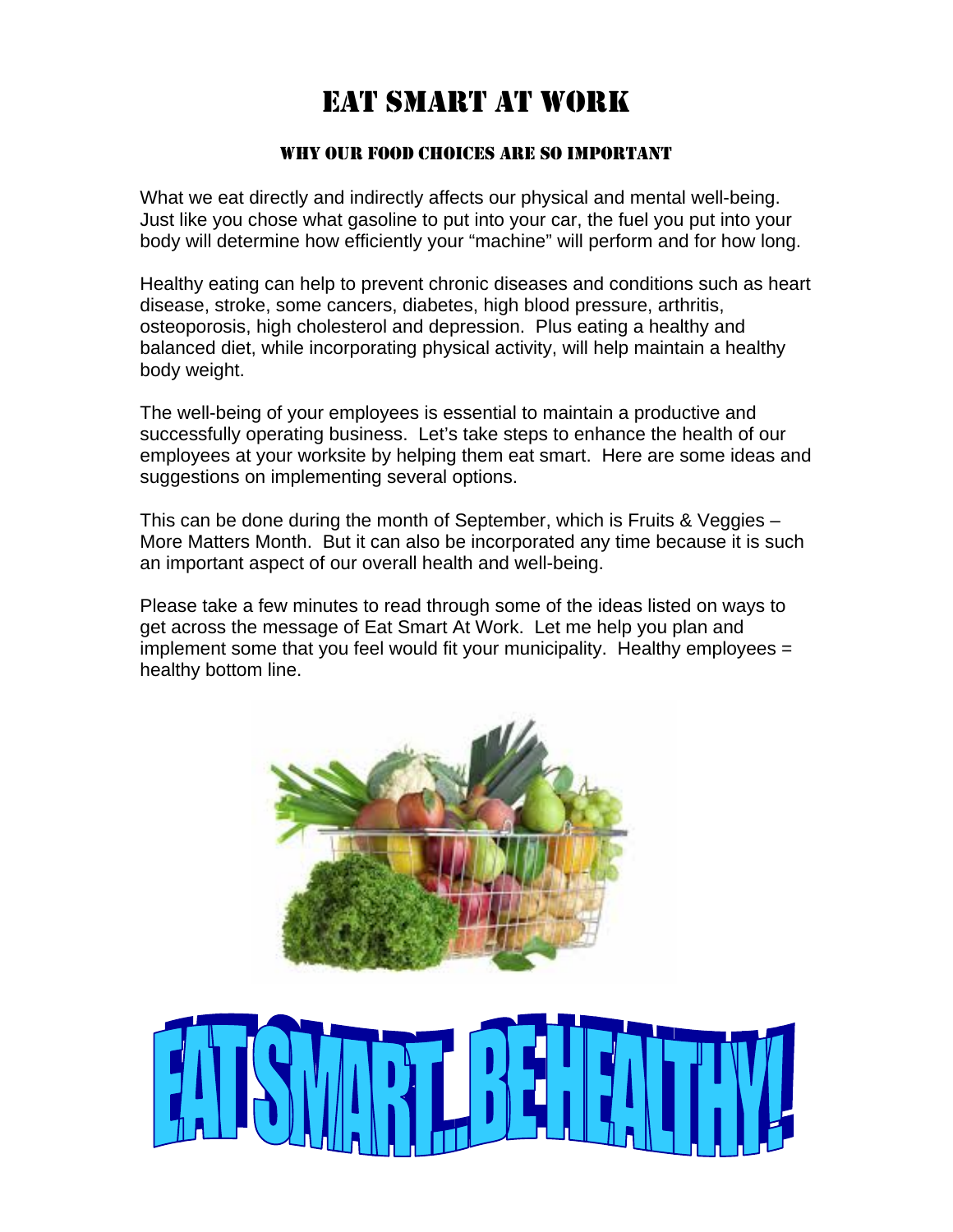## VEGETABLE OR FRUIT OF THE WEEK

Pick a new vegetable or fruit each week to feature:

- post information on its origin
- post it's nutritional value
- offer a recipe to try featuring this produce

#### GROCERY STORE DIETITIAN

- Schedule on on-site presentation from with a Dietitian
- Some Shop Rite's and Wegman's offer this service
- Can provide tips on shopping smart
- Educate on how to prepare a meal plan
- Give ideas on ways to prepare healthy snacks.

#### RECIPE EXCHANGE

- Use an existing bulletin board or open wall space or create a unique "Wall of Wellness" to start and maintain a recipe exchange.
- Post one a week or several that employees are free to copy and try.
- Offer a recipe that fits a certain theme. For example, one week it might be "whole grains"; another week might be lean meats and protein; or meatless meals.
- Try to include culturally diverse recipes.
- Include vegetarian recipes or suggestions to substitute ingredients to make vegetarian alternatives.
- Make sure the recipes are healthy and come from a recognized health source.

### BREAKFAST…BREAK THE FAST

After rising from a night's sleep, breakfast is the meal that can jump-start our energy level to meet the demands of the day. The word literally refers to breaking the fasting period of the prior night. Breakfast is linked to many health benefits, including weight control and improved concentration and performance.

### **Suggested ideas**:

 Post the benefits of eating a healthy breakfast: weight control, better concentration, more strength and endurance to engage in physical activity, helps to keep insulin levels balanced to avoid highs and low energy surges, helps to lower cholesterol levels and more.



- Offer healthy breakfast options at a morning staff meeting
- Post suggestions on healthy grab and go breakfast ideas



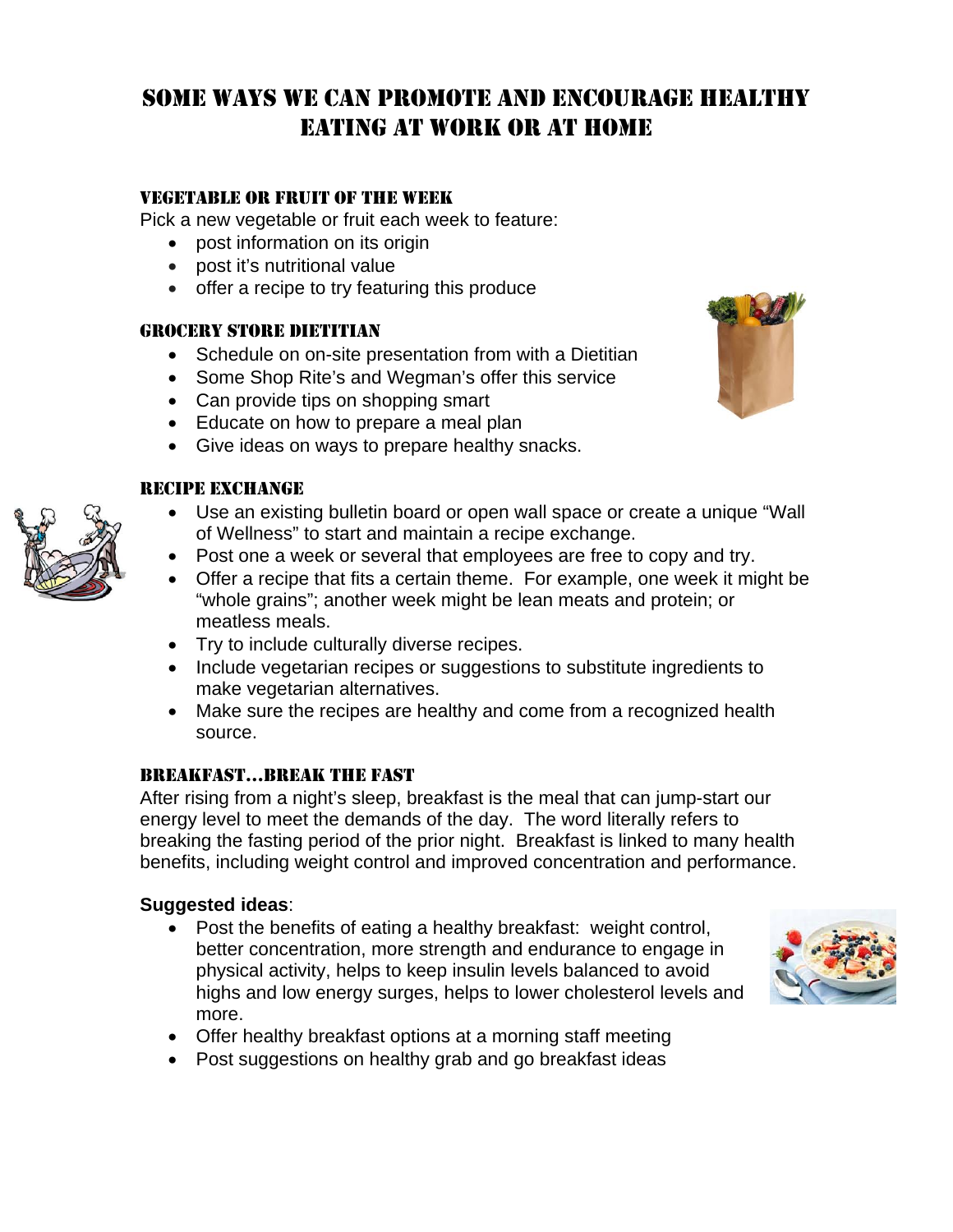## BROWN BAG DAY…THE HEALTHY WAY

Encourage employees to bring their own lunch from home as a means to eat smart and achieve good health. Home made lunches typically help employees avoid the temptations, high fat and high sugar foods bought at a fast food restaurant or convenient store stop. It helps with portion control thus consuming fewer calories then if the meal was purchased elsewhere.



#### **Action:**

Adopt one day every week (if feasible) as "Brown Bag Day". Invite employees to bring in a homemade lunch that day. You might want to combine the day with another activity such as outdoor eating or a short walk (weather is getting so nice), or encourage this during your staff meeting.

#### GUEST SPEAKER ON NUTRITION

- Wellness Director will arrange for a guest speaker from local healthcare provider to come in at whatever time is convenient for your staff.
- Typically the presentations run from 30-60 minutes depending on what works for your municipality.
- Might want to offer it as a "Lunch & Learn" and schedule it on one of your Brown Bag Days

#### MEL DVD PRESENTATION

Presenting information to employees using DVD is an easy and convenient means of conducting "Lunch & Learn" sessions.

 Start an information library where employees can sign out videos and DVDs or reference books, and pick up brochures and information

#### POTLUCK LUNCH

- Offer employees the opportunity to participate in a Potluck Lunch where each participating employees prepares a healthier version of their favorite dish.
- Encourage the use of fresh fruits and vegetables, substitute options for the "not so healthy" ingredients
- Each employee should try to provide nutritional value of the dish and share their recipe.
- Select judges (preferably someone who has not prepared a dish) and have them decide on the top winners perhaps based on taste, nutritional value and easiest to prepare.
- Prize ideas: kitchen gadgets, healthy cookbook, funny apron, gift cert to grocery store or voucher to local farmers market.

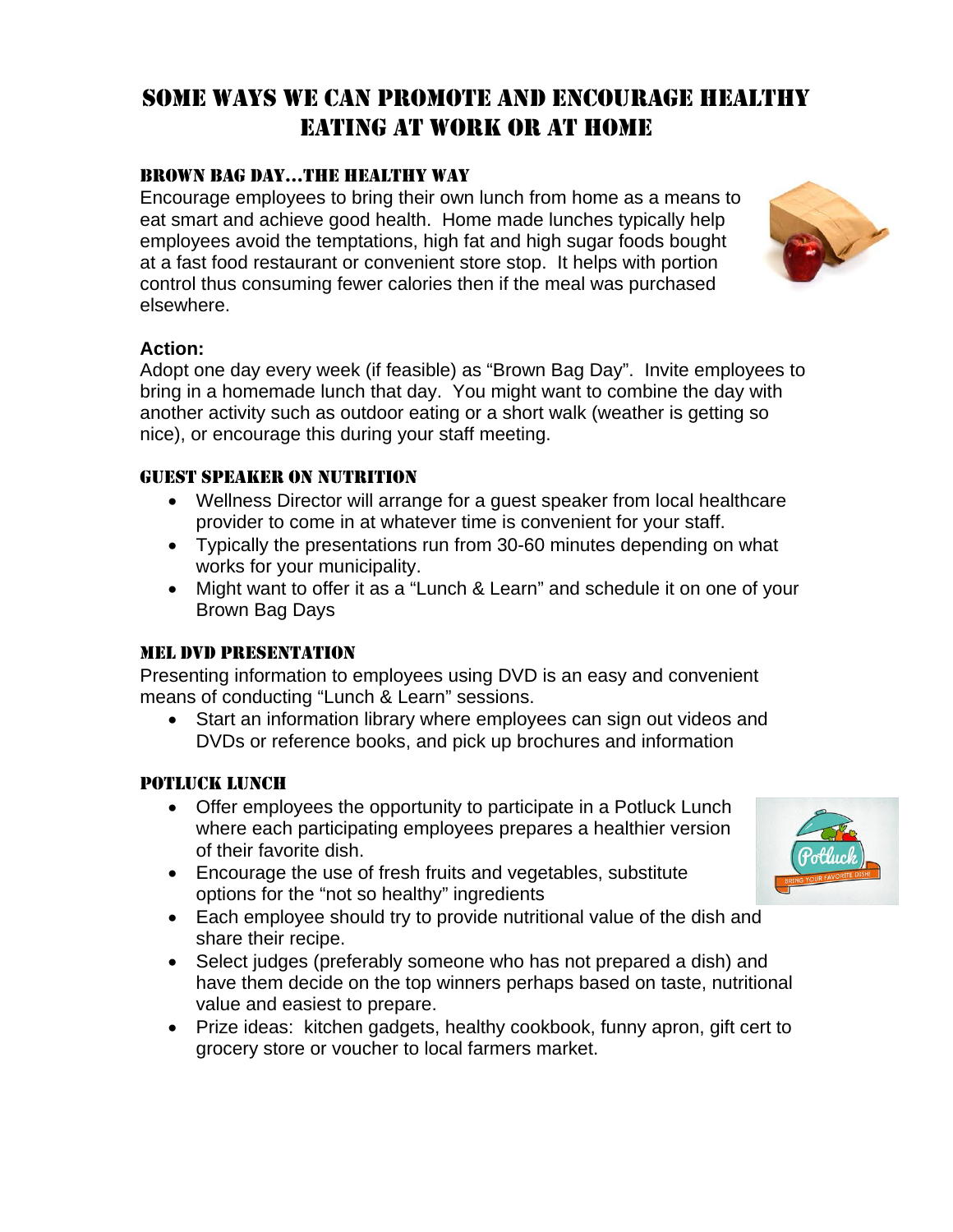#### LOCAL RESTAURANTS

- Do your employees typically go to the same local restaurant or convenient store to pick up lunch? If the employees are limited in where they can go for lunch due to distance, availability or time constraints, perhaps you can collaborate with these frequent stops to offer even one healthy food choice at comparable or reduced prices.
- Share with employees a Fast Food Survival Guide which we can put together.
- Offer suggestions on some of the "healthier" choices at the local restaurant by giving them a nutritional comparison guide.
- Provide tips on how to ask for substitutions to a meal for instance replacing French fries with fresh fruit or a vegetable or small salad.
- Put out how many calories could be saved by drinking water instead of the usual soda or other sugary drink.
- By approaching the restaurants with this idea, perhaps they will realize that the municipality is serious about getting and staying healthy and would like to encourage the community to do the same.



### OFFER A 5-A-DAY "CHALLENGE"

Challenge each of your department members to increase their intake of fruits and vegetables a day as part of Fruit and Veggies – More Matters Month in September.

- Information will be provided on the importance of fruits and vegetables in their diet.
- We will provide them with an easy to follow guide on what the challenge will be and how to get started.
- We will provide them with a personal score sheet to keep track of the amount of fruits and vegetables eaten each day
- To keep them motivated, we can send out weekly emails with tips on adding more vegetables and fruits into their diet, easy recipes, and motivational messages and quotes.
- Might want to offer the person or department who made the biggest improvement a free healthy lunch.

#### DRINKING WATER

- Post information on the importance of water
- Serve water at every meeting
- If you don't already have a water cooler, may want to consider installing one
- Replace some of the vending machine soda with bottled water. Suggest making the cost of the water less than the soda to encourage use.